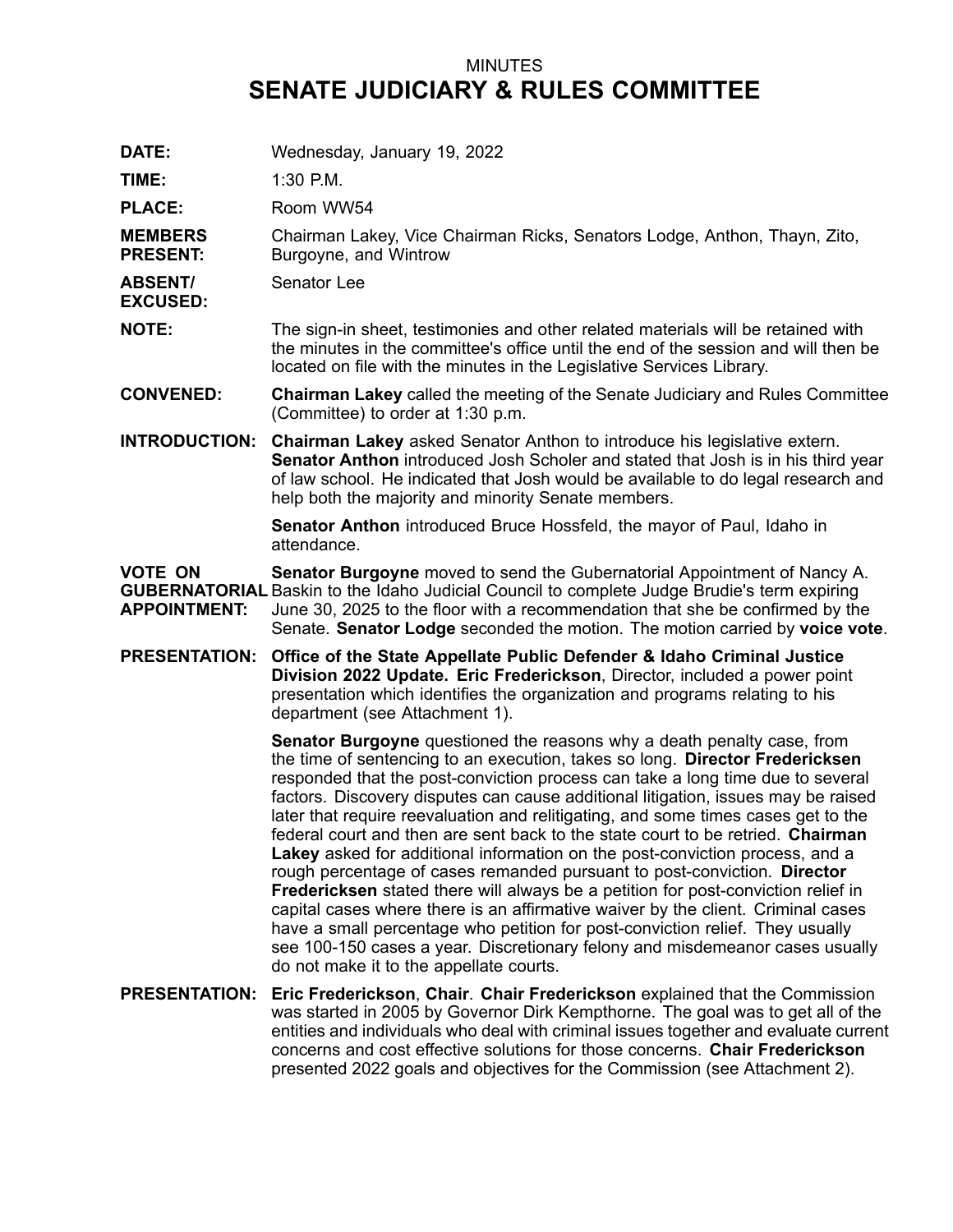**Senator Lodge** asked how many different groups were currently represented by the Criminal Justice Commission. **Chair Fredricksen** estimated there were 28 or 29. Recently the U.S. Attorney's Office and <sup>a</sup> Hispanic group were added. In light of the difficulty in participation from the tribe or the underrepresented, the citizen numbers in those areas were increased from 2 to 3 citizens. **Senator Burgoyne** complimented the Commission on the outstanding work they do. He stated that the people who are working on these issues are working on them in good faith and overcoming institutional differences to come up with workable solutions that make improvements possible.

**PRESENTATION: The Impact of Illicit Drugs on Idaho Communities. Dr. Matthew Cox,** Medical Director, St. Luke's Children at Risk Evaluation Services (CARES), stated that he is <sup>a</sup> child abuse pediatrician, serves as <sup>a</sup> newborn pediatrician in Meridian, and works with hospitalized children at St. Luke's in Boise. **Dr. Cox** explained the toxic effects of illicit drug use by parents on their children. It is estimated that one in twenty children in utero are exposed to illicit drugs and one in nine are exposed to alcohol in utero. Evidence has shown that both of these substances can have long term detrimental effects on children's physical and emotional well-being and development. Complications include: prematurity, raising the risk of long term medical complications due to early birth and, low birth weight in utero exposure resulting in small babies who are more vulnerable. Children who have been exposed to narcotics or opiates often have neonatal abstinence or withdrawal symptoms. Children who have been exposed to prescription medications that are heavily used, may have neurobehavioral symptoms as newborns and may experience being jittery, seizures, have feeding difficulties or GI problems. These children may be challenging to take care of. If <sup>a</sup> difficult child is born into <sup>a</sup> vulnerable, unstable family, there is potential for negative effects. Toxic environments can lead to direct toxic effects or intoxication. The negative effects of parental substance abuse on children can affect them directly. The general care of children who are vulnerable and dependent on someone who has suffered from their own substance abuse puts the children at additional risk.

**DISCUSSION: Chairman Lakey** questioned if children could become affected by the drugs just by touch rather than ingesting. **Dr. Cox** stated that if <sup>a</sup> drug is being smoked and the children come in contact with the affected surfaces, and touch them or put them in their mouths, it can lead to long term exposure. The most extreme situation is when they have become actively intoxicated. **Senator Wintrow** asked what recommendation he would give to the Legislature to protect Idaho's children. **Dr. Cox** responded that educating the public is important. It is necessary to identify and define the toxic environments as <sup>a</sup> form of child abuse. It would be helpful to make this type of distinction and get it incorporated in child protection laws so that the public can act in protecting the affected children.

> **Senator Lodge** inquired what types of behavior have been seen later on in children who have been in unsafe environments. **Dr. Cox** explained that studies have shown <sup>a</sup> high association with issues in their physical and mental health into adulthood. Identifying and recognizing these experiences as toxic stressors and intervening before the stress changes the structure of their brain is vital. Appropriate early intervention is the way to minimize the long term effects. **Dr. Cox** commented that it requires <sup>a</sup> collaboration of all the different agencies involved working together for the betterment of Idaho's children.

**Chairman Lakey** asked Dr. Cox to comment on the challenges surrounding the use of fentanyl around children. **Dr. Cox** stated that fentanyl is so potent it can quickly cause respiratory arrest. It can be lethal to <sup>a</sup> child when it is used topically on an adult and the child touches it. The substance is readily available to parents and some times they don't even realize how potentially lethal fentanyl is.